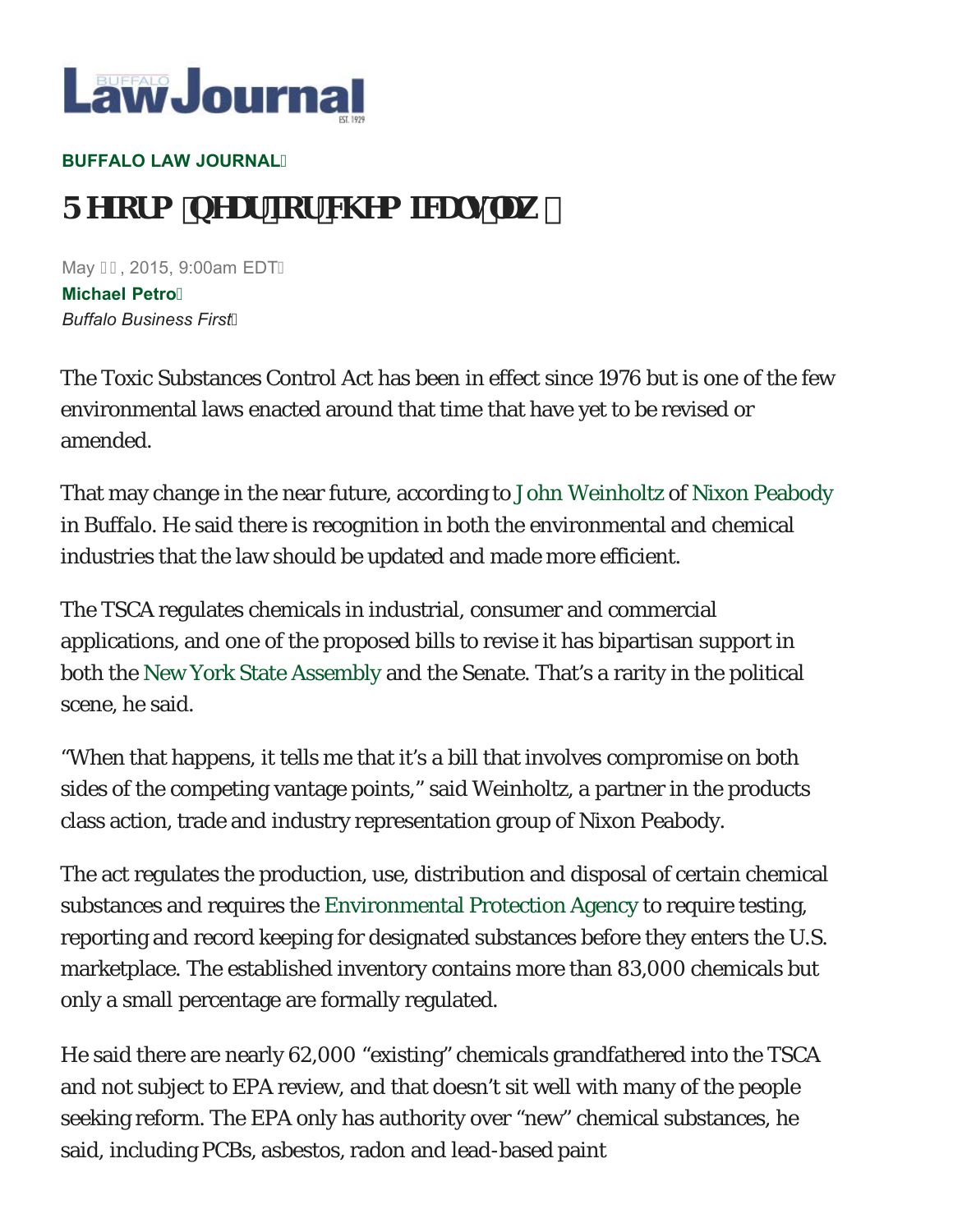"People are thinking, 'Wait a minute, how do we know these 62,000 chemicals are safe for everyone and meet the safety standards?' " Weinholtz said.

While other environmental laws such as the Clean Air Act and Clean Water Act have been modified multiple times, the TSCA is basically untouched, according to David Flynn, a partner at Phillips Lytle who focuses on environmental law and energy.

Said Flynn: "I think there is a realization and strong push that this act doesn't properly protect the American public and should put a more significant burden on industry to prove and establish the safety of chemicals before they're introduced into the marketplace, as well as give EPA more teeth to oversee and enforce in a more aggressive way how chemicals are used in products in our economy."

The question now is to what degree is reform needed, he said. Does the act need to be completely overhauled or should it retain elements of what has been called a more passive regulatory program?

"The chemical industry seems to be embracing an update of the act but is warning not to go too far. Because if you do, you're going to stifle innovation and create roadblocks to getting great new products and materials out in the marketplace," Flynn said. "It will become such an impediment that will become an overreaction."

The sides have come together in an effort to lift the law's safety measures and better align it with a changing environment. Weinholtz said reform would help the industry side by better serving the introduction of safe chemicals into the marketplace and help the environmental side by ensuring that what is being introduced is safe.

Two bills have been proposed but the one with the most support is the Frank Lautenberg Chemical Safety for the 21st Century Act. It's named for the late Frank Lautenberg, a leader in environmental legislation. The other is the Alan Reinstein and Trevor Schaefer Toxic Chemical Protection Act (the Boxer-Markey Bill), which came out later and is slightly more slanted on the side of environmentalists.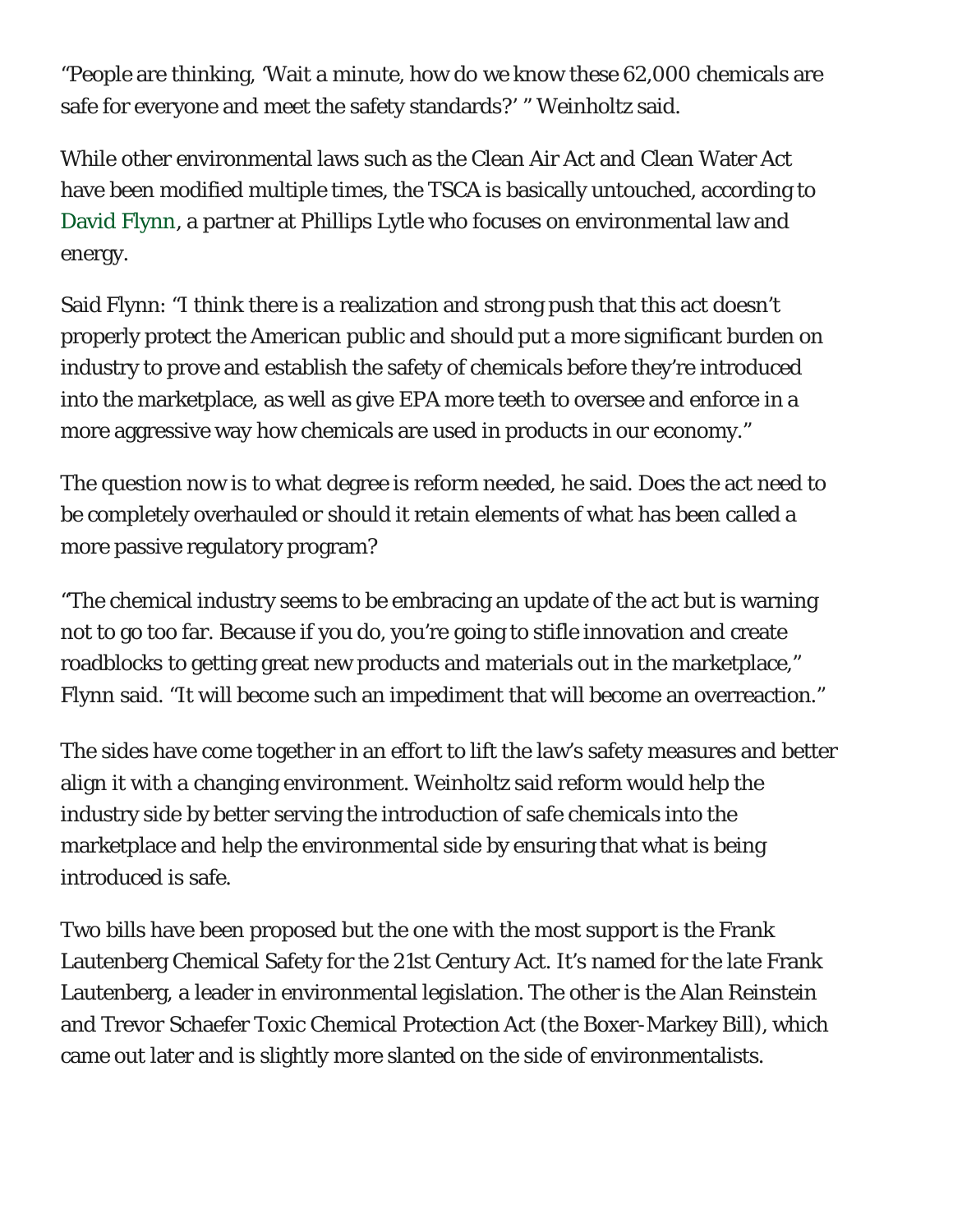Both bills provide for review of the 62,000 grandfathered chemicals and set forth a schedule by which it would be done, but they differ in how that would be completed, according to Weinholtz. Both also provide for the EPA designation of high- and low-profile priorities for all of the chemicals.

"That's an enormous amount of chemicals to deal with, so they figured let's prioritize them," he said. "From there, they can go into further review, testing and analysis to determine if limitations should be put on manufacturers' sales of the chemicals."

There is a much-debated confidentiality part to the TSCA in which a company can submit information for review by the EPA without having to release it to the public. However, the Lautenberg bill would put an up-front burden on corporations to provide a reason for why something should be kept confidential.

"That pleases the environmentalists because then there is less concern that things are being done behind the curtain," Weinholtz said.

Stephen Schwarz, managing partner of Faraci Lange, sees procedural changes that should be made to the act. He said the current process takes too long and allows for possible chemical exposurens. The EPA can do more to protect the public, which is the design of many of the changes in the proposed bills, he said.

But while the bills may lead to well-meaning revisions that are long overdue, Schwarz said what is being overlooked is an exception built in that could create a potential federal pre-emption issue. If the federal government issues regulations under TSCA, then an argument can be made that all state law claims involving damage from a specific chemical are pre-empted and that only the federal regulatory system is entitled to control the acts of a chemical company.

"It would have drastic effects in the opposite direction; it would be pretty troubling," said Schwarz, who has spent three decades focusing on toxic tort and environmental contamination cases.

There are exceptions to the TSCA where there has been regulation by other federal agencies on more hot-button issues such as consumer-used chemicals, pesticides and tobacco. However, with the lack of reform, states have taken up regulating some chemicals on their own.